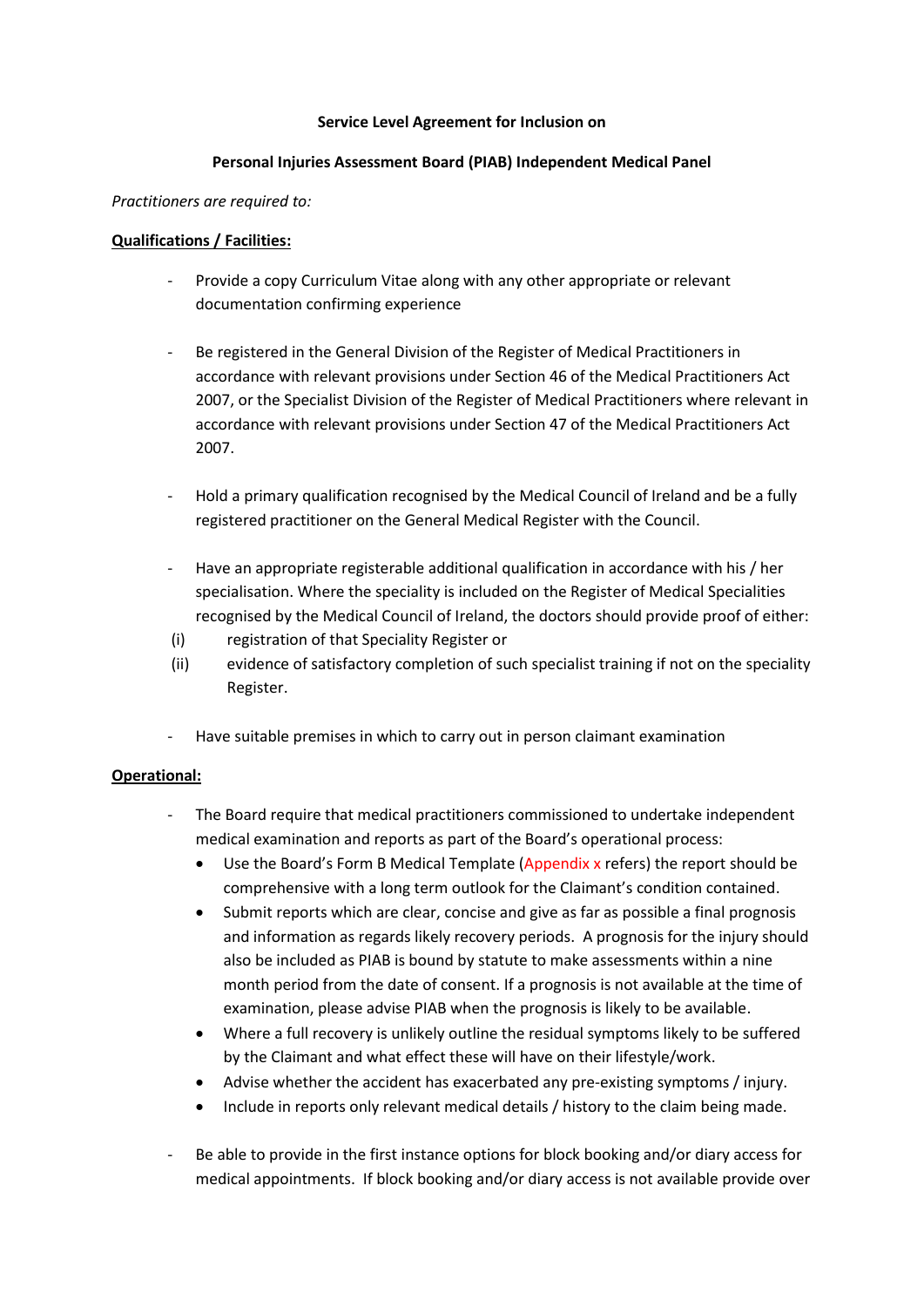the phone to a dedicated medical team medical examination appointments for dates within four weeks of the request and to supply a typed report within two weeks of examination ensuring, that as an independently commissioned medical practitioner by PIAB, you have not treated or reported previously on the claimant.

- In the event of a non-attendance phone / fax PIAB the same day providing an alternative timely appointment if so required
- Make reference to PIAB statutory obligations when requesting records / consultations and allow one month only for response to such requests before reporting to or updating PIAB.
- Include injury e.g. scarring photographs where requested or if deemed appropriate.
- Refer back to the claimant's own treating practitioner as regards any treatment issues necessary or requiring review.
- Submit reports securely by hard copy post / fax or encrypted e-mail

# **Finance:**

Provide timely (and updated where appropriate) confirmation of PPS number, all relevant address/secretary details, proposed fees and tax clearance (copy documentation required - Section 1095 of the Taxes Consolidation Act 1997 refers) –

- Complete a supplier set up form confirming contact /address /secretary / bank / tax reference number / tax clearance access number (TCAN)/ VAT registration details and provide a timely update for any changes in same (Appendix 3 refers). Medical services such as required by the Board are subject to Professional Services Withholding Tax (PSWT – 20%); a F45 certificate will accompany remittance advice when payment is made. Further information in relation to PSWT can be found on www.revenue.ie/en/tax/pswt/
- Submit an invoice to PIAB by either post or e-mail (finance@injuriesboard.ie) at the same time as the report and in the following format:
	- on headed A4 paper including practitioner's name and address
	- Personal Injuries Assessment Board, Tallaght, Dublin 24 detailed as payer
	- titled "Independent Medical Examination"
	- no references to medico-legal or court attendance
	- PIAB claim reference, claimant name and date of examination included
	- invoice date and invoice number included
	- Fee charged if VAT is applicable show Fee amount, VAT charged (including VAT rate) and Total on invoice e.g.:
	- Fee xxx
	- Vat @ x% xx